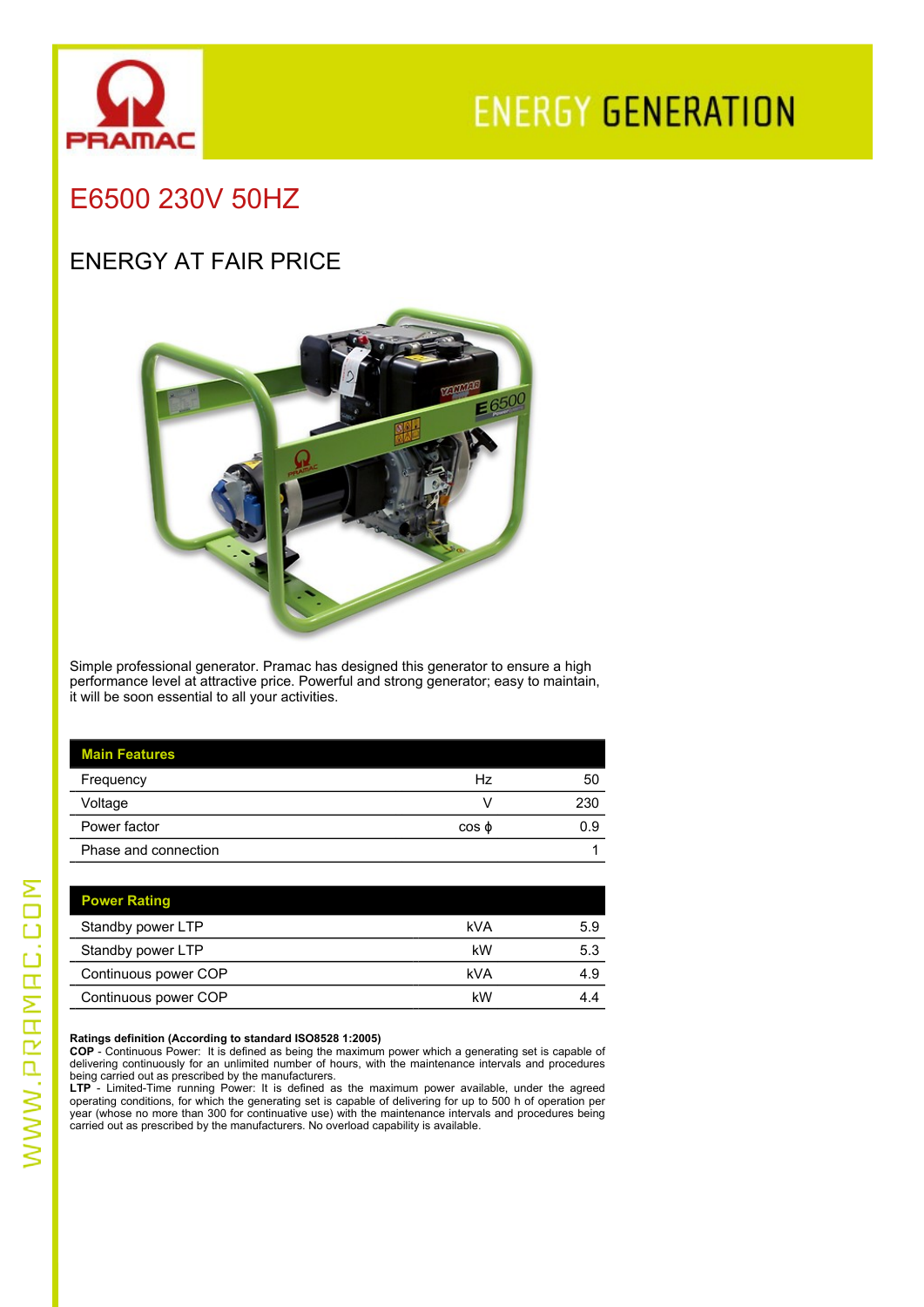| <b>Engine specifications</b>   |                 |            |
|--------------------------------|-----------------|------------|
| Engine manufacturer            |                 | Yanmar     |
| Model                          |                 | L100N      |
| Engine cooling system          |                 | Air        |
| Displacement                   | cm <sup>3</sup> | 435        |
| Aspiration                     |                 | Natural    |
| <b>Operating Speed-Nominal</b> | rpm             | 3000       |
| Speed governor                 |                 | Mechanical |
| Fuel                           |                 | Diesel     |
| Oil capacity                   |                 | 1.6        |
| Starting system                |                 | Recoil     |

| <b>Alternator Specifications</b> |    |                |
|----------------------------------|----|----------------|
| Class                            |    | н              |
| Voltage regulation system        |    | Capacitor      |
| IP protection                    |    | 23             |
| Poles                            |    | $\overline{2}$ |
| Frequency                        | Hz | 50             |
|                                  |    |                |

| <b>Dimensional data</b> |          |     |
|-------------------------|----------|-----|
| Length                  | $(L)$ mm | 760 |
| Width                   | (W) mm   | 540 |
| Height                  | $(H)$ mm | 560 |
| Dry weight              | Кg       | 94  |
| Fuel tank capacity      |          | 5.5 |

| <b>Autonomy</b>               |     |      |
|-------------------------------|-----|------|
| Fuel consumption $@$ 75% PRP  | l/h | 1.45 |
| Fuel consumption $@$ 100% PRP | l/h | 1.94 |
| Running time @ 75% PRP        | n   | 3.79 |
| Running time @ 100% PRP       | h   | 2 84 |